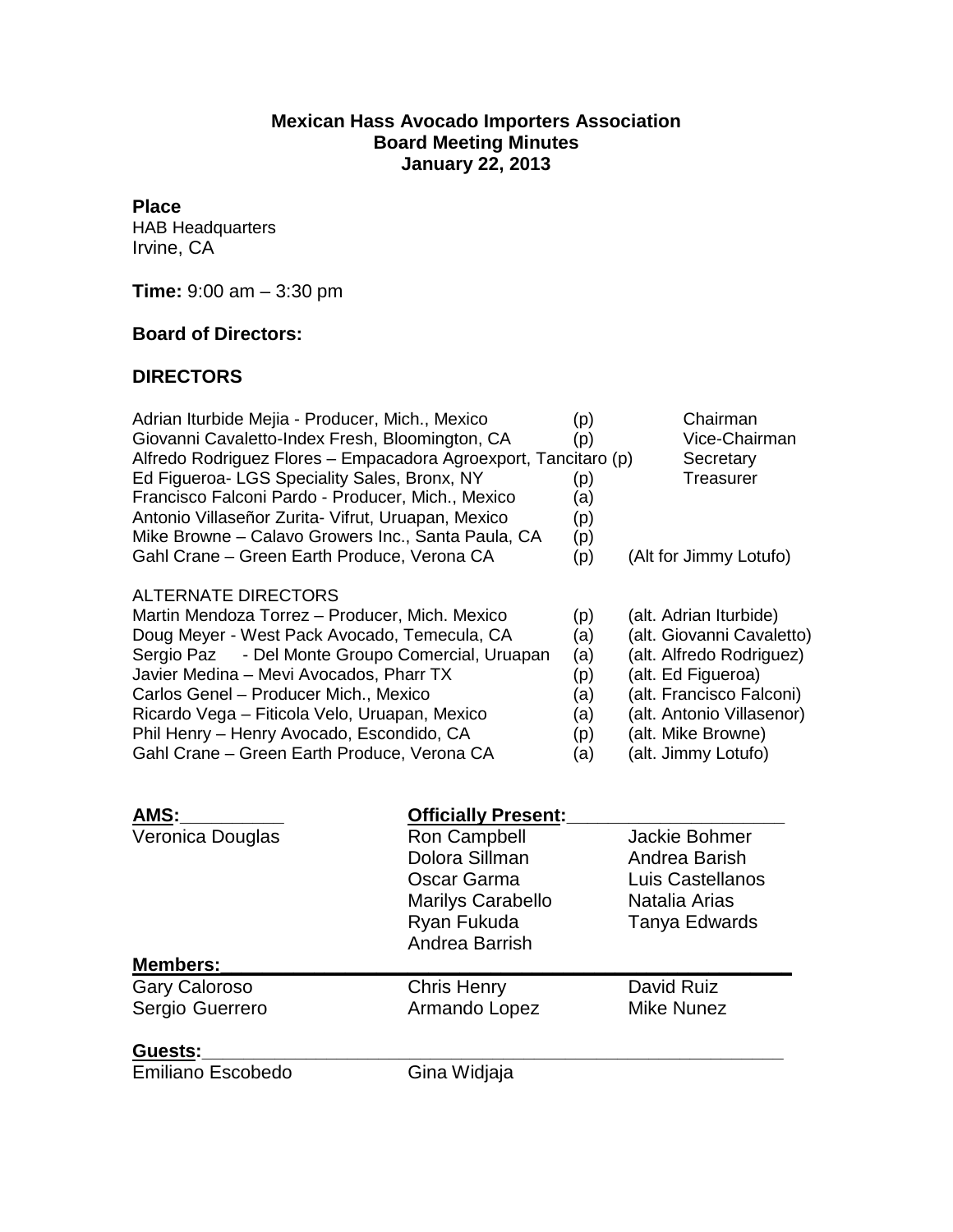At 9:00 AM Adrian took the roll call and established a quorum. He then presented the minutes of the January board meeting. Mike motioned to approve the minutes and the motion was seconded by Alfredo. There was no objection.

Financials:

Ed presented the treasury report.

Cash in Bank balance as of Jan 17, 2013:

| Citizens Business Bank-opte Acct | s | 55,579.41    |
|----------------------------------|---|--------------|
| Citizens Business Bank-MM Acct   | S | 4,028,012.15 |
| Merrill Lynch                    | S | 1,343,576.86 |
| As of Jan 17,2013 Balance        |   | 5,427,168.42 |
|                                  |   |              |

Ed also mentioned that the cash balances as of January 17, 2013 are gross of \$887,958.24 in outstanding checks, and January 2013 assessment of \$2.339MM from HAB.

July 2012-June 2013 Estimate:

## *Summary of activities and changes in Net Assets*

- Estimated new volume at 950 million pounds
- Revenue of \$18,870,622 is inclusive of \$20,187,500 assessment from HAB, APEAM contribution of \$202,282 and estimated interest of \$13,000.
- Total marketing expenses of \$\$22,422,455 or \$21,602,500 marketing and promotional and \$819,955.
- Administrative expenses of \$202,282
- Net change in assets of negative \$2,221,955

The details of marketing and administrative expenses were included as supplementary schedule in the presentation materials.

## *Summary of Cash Reserves*

The cash reserves at the end of June 2013 are estimated at \$5,352,178 or 26.51% of assessment revenue. If using 20% of assessment the reserves are \$4,037,500 or an excess of \$1,314,678. A higher beginning cash reserve of \$7,933,445 has offset the negative result in the change of net assets.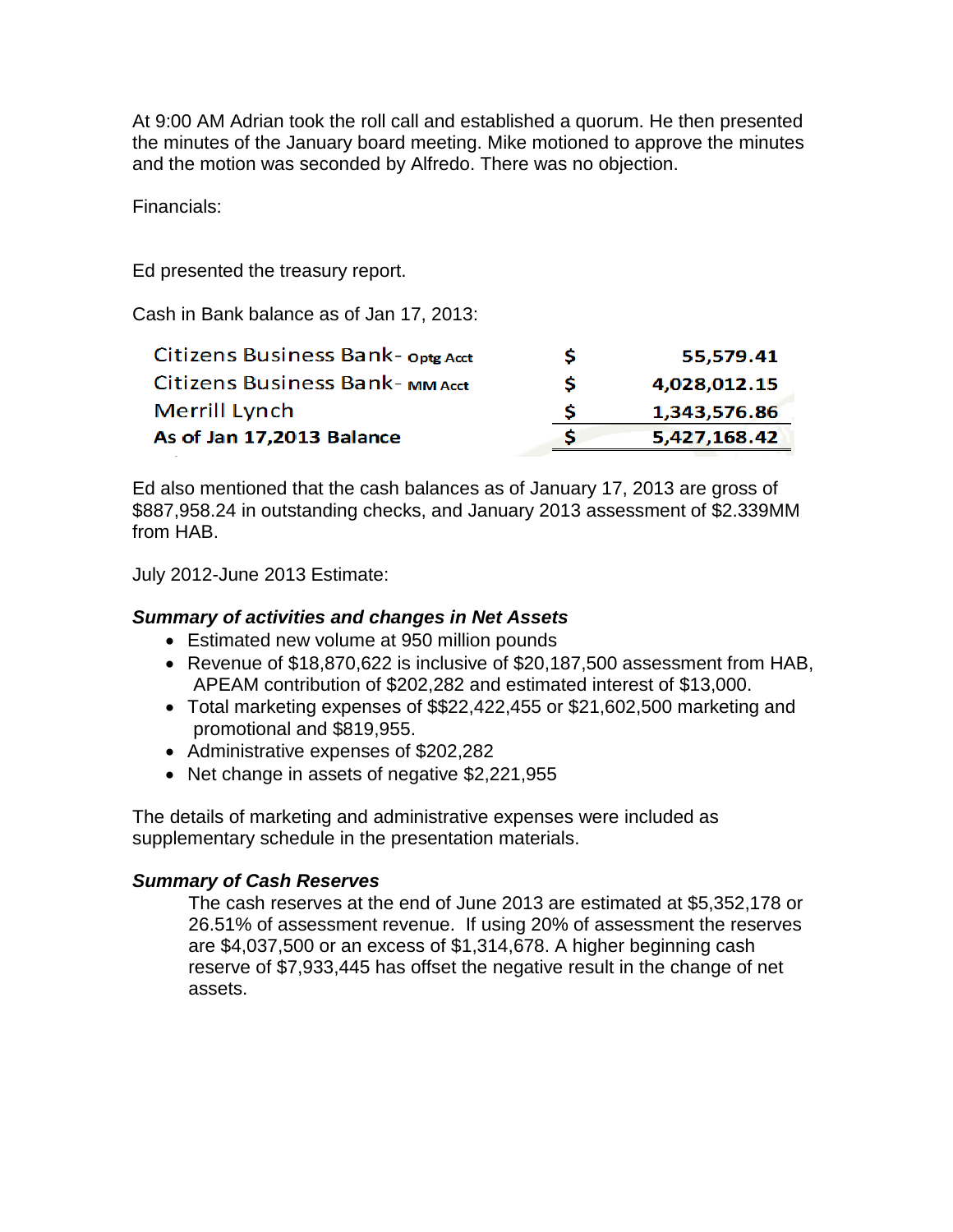#### *Summary of Financial Position*

Total Assets of \$6,989,773- includes cash and cash equivalents of \$5,352,178, an accounts receivable of \$1,437,574, prepaid expenses of \$200,000, and a net fixed assets of \$22.00. Total Liabilities and Change in Assets of \$6,989,773- includes total liabilities of \$1,159,317, beginning net change assets (retained earnings) of \$8,052,412 and a current net change in assets of negative \$2,221,955.

Mike motioned to accept the treasury report, decrease the reserve to 15% of income and release \$2MM for added promotion. The motion was seconded by Giovanni. There was no objection.

Jackie will convene the Marketing Committee to develop a plan for the extra spend and we will schedule a board conference call in February for approval.

#### JEC Report:

Adrian introduced Ron to present the report from Joint Executive Committee.

#### AFM subsidiary:

Ron described the development of both the MOU and the bylaws for AFM including the language regarding separation requested by APEAM. However, because AMS is still in the approval process, he was unable to share them with the board. He expects some decisions from AMS soon and will distribute the draft to the board for approval during the next board conference call in February.

Currently, the structure of the AFM board will be made up of 6 members who currently make up the Joint Executive Committee – 4 voting members and two ex officio members. However, this is still under development and subject to change.

AMS will complete their comments on the bylaws soon and Ron will circulate them prior to the next conference call.

## CEO Search:

Currently Mixtec has identified 20 candidates. 15 have been interviewed and they hope to have 4 finalists by February 1. They are looking at senior level trade association executives, produce company executives, marketing executives from consumer product goods, and marketing agency executives. More information will be available during the next conference call. There may be a need to increase the Mixtec budget due to a probable higher compensation package than previously considered.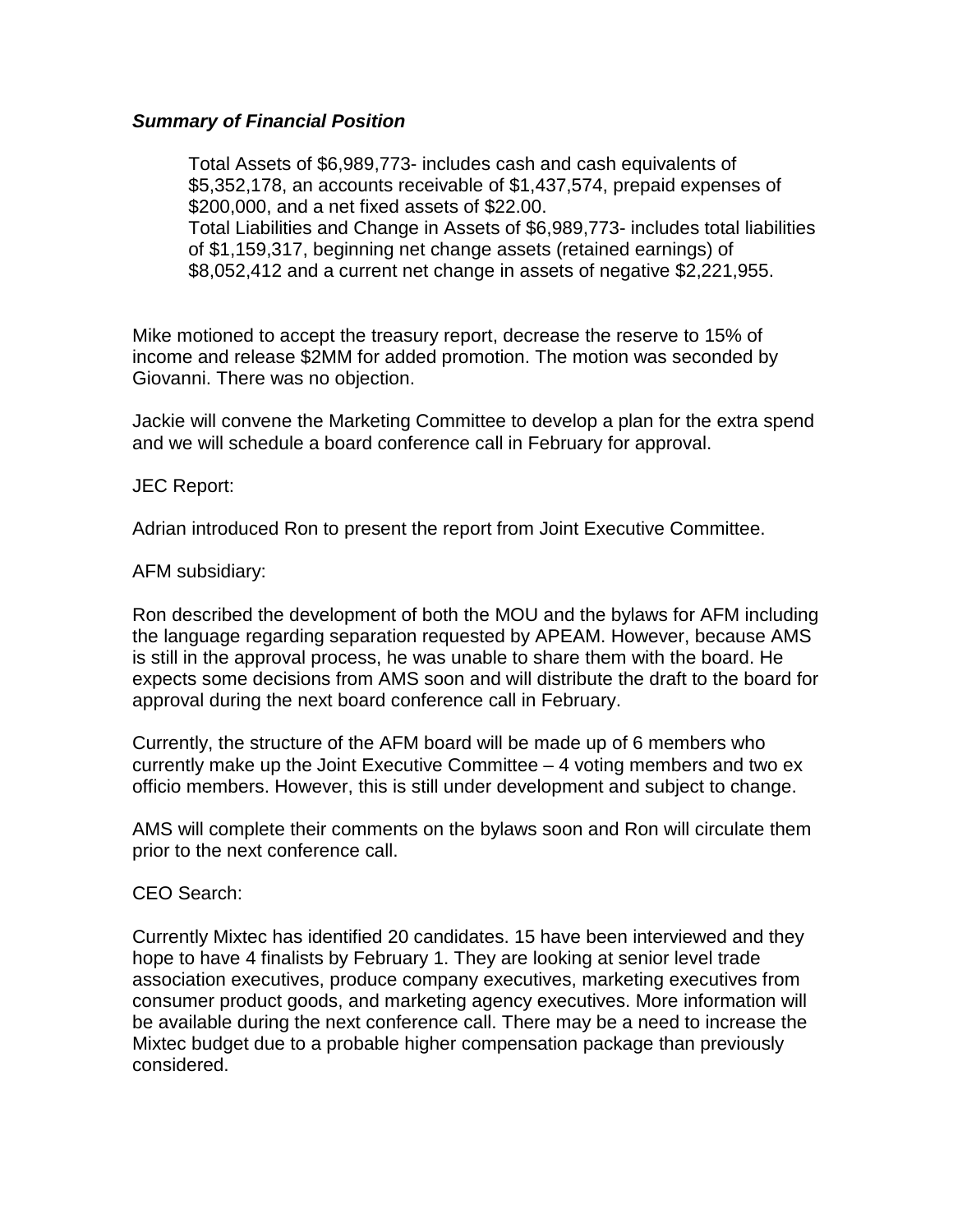## Crop Report:

There was an additional 3000 hectares certified which required a crop report update. Because this is an added crop report, we will need to add some funds in the budget to cover the added cost. The current budget is high due to a proposed initiative from the last meeting to conduct a crop report in Jalisco. However, we should hold off on Jalisco and use the existing budget dollars to cover the added January report. There will be the normal flor loca report in March. The January report is due February 8.

Mike motioned to reallocate \$50,000 from the existing crop report funds that were previously set aside for Jalisco to pay for this additional report. The motion was seconded by Antonio. There was no objection.

## RFP:

The JEC believes that because Brand Engineers designed our brand blue print, it would be appropriate for them to conduct the agency request for proposals. The future agencies will be responsible for consolidating all of MHAIA's and APEAM's programs and focus on cost saving. When the CEO comes on board, he / she will take the lead on the RFP process. BE should contract with APEAM and MHAIA according to the MOU. Mike motioned to add \$50,000 to the MHAIA budget for Brand Engineers to conduct the RFP and the motion was seconded by Ed. There was no objection. APEAM agreed that it was in favor of working with Brand Engineers on the RFP.

## Marketing Presentation:

Jackie began the Marketing portion of the board meeting by introducing the team, particularly focusing on the new member of the team, Tanya Edwards. She then proceeded to explain that the presentation was divided into two sections. The first section would cover the recap of programs already executed and the second section would touch on the upcoming Spring programs. In addition, she reviewed the budget and the incremental that was awarded in September.

Luis started by giving a Fall 2012 media update. Everything that was planned was placed according to the plan delivering total IMP's of 381,746,000. He then touched on the Wow Tour, Fall House Party and Hispanic Heritage Month.

Ketchum then covered the Wall Street Journal Business Story, the Holiday Program, food service events and trade PR.

Marketing Plan Overview and New Spring Editions: Luis presented the Media Overview slide and flowchart as well as the Awards Season Radio slides: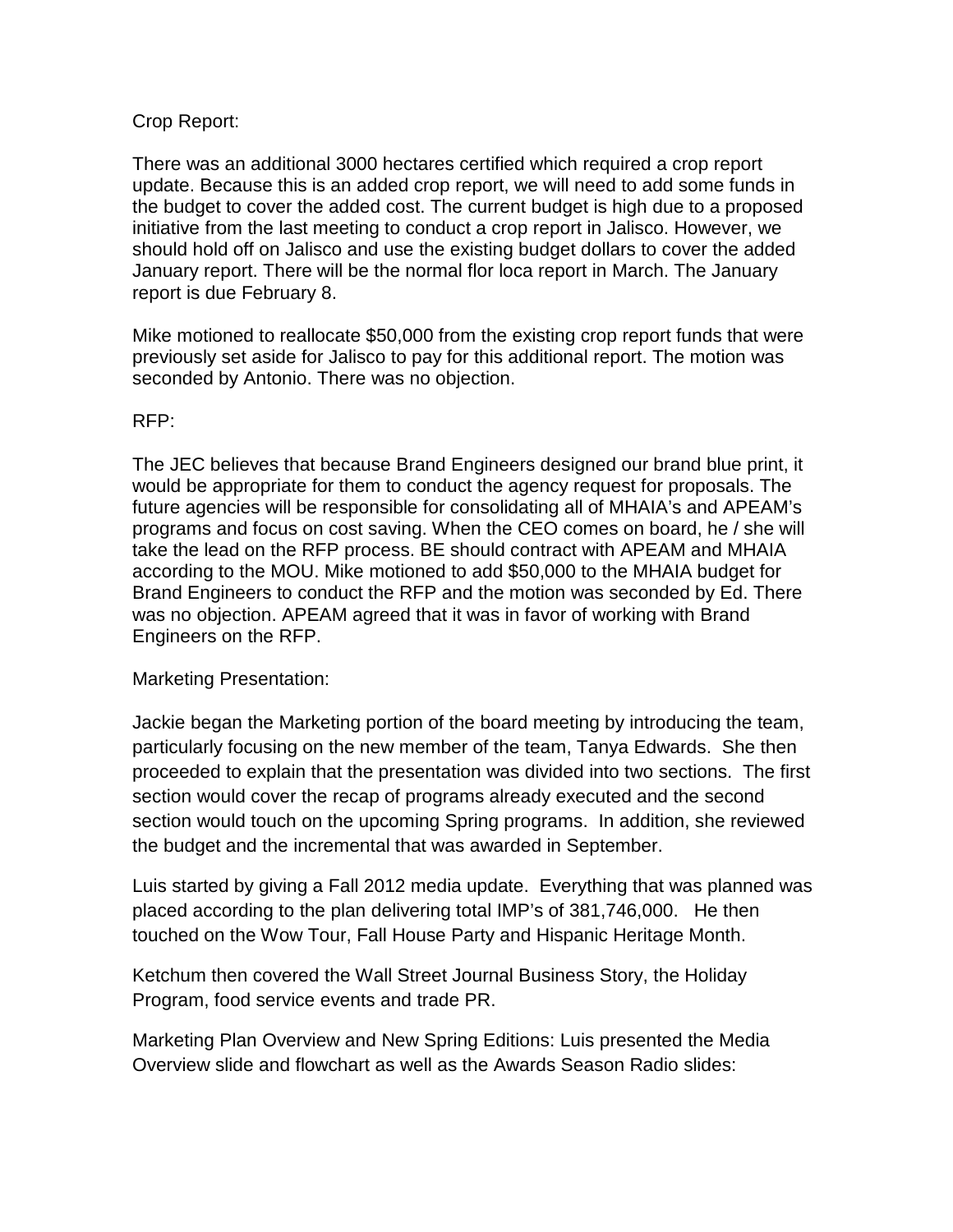Ketchum then touched on the Awards program; Print, radio, in-store POS, web and social media promotions will invite consumers to submit their WOW! dish starring Avocados from Mexico to be entered to win a trip to Hollywood including hotel, studio tours and dinner at the Ivy restaurant. Retailers will have the chance to participate in our new Awards :60-second Radio Spot with custom :05-second tags. MHAIA will also partner with national TV shows for two exciting segments featuring Avocados from Mexico during the days leading up to the most popular Hollywood award shows.

Awards season is the women's equivalent of the playoffs and the Superbowl with entertaining to be centered on Food and Entertainment content in key magazines, E-blasts, on-line promotions and Twitter postings.

Spring 2013 Radio: will be concentrated in 17 key markets.

Ketchum presented the PSA: Healthy bodies come in all sorts of shapes and sizes; just like fruits and vegetables supporting positive self esteem.

Ketchum presented the Spring For Some Avocados PR campaign and the national magazine mailers effort.

"Cheryl Helps You Eat Healthier" North American Spring Tour: Through a partnership within the Academy of Nutrition and Dietetics Food and Culinary Professionals Group, Cheryl will host a workshop in her kitchen for RDs and culinary professionals (Feb. 1)

Cinco de Mayo 2013 updates included PR activation, outreach to food editors, local/national broadcast, print, and online placements and blogger gift cards.

May "Burger Month" will kickoff grilling season that culminates in National Burger Day on May 28.

Foodservice Trade Events include Culinary Institute of America: Worlds of Healthy Flavors, January 23-25, 2013, NRA Marketing Executives Group (MEG), May 2013, and Morelia en Boca, May, 2013.

Natalia presented the website piece. New Website Launched December 12, 2012

1st stage launched with, User registration, Recipe upload, Comments section on each recipe, Save your favorite recipes and search recipes by category and ingredients.

2nd stage will be developed Jan-Jun 2013, including: Shopping Lists, Custom Printing Module, storage, display and Promoting tips on the Trade Section, New Foodservice Section, SEO Implementation.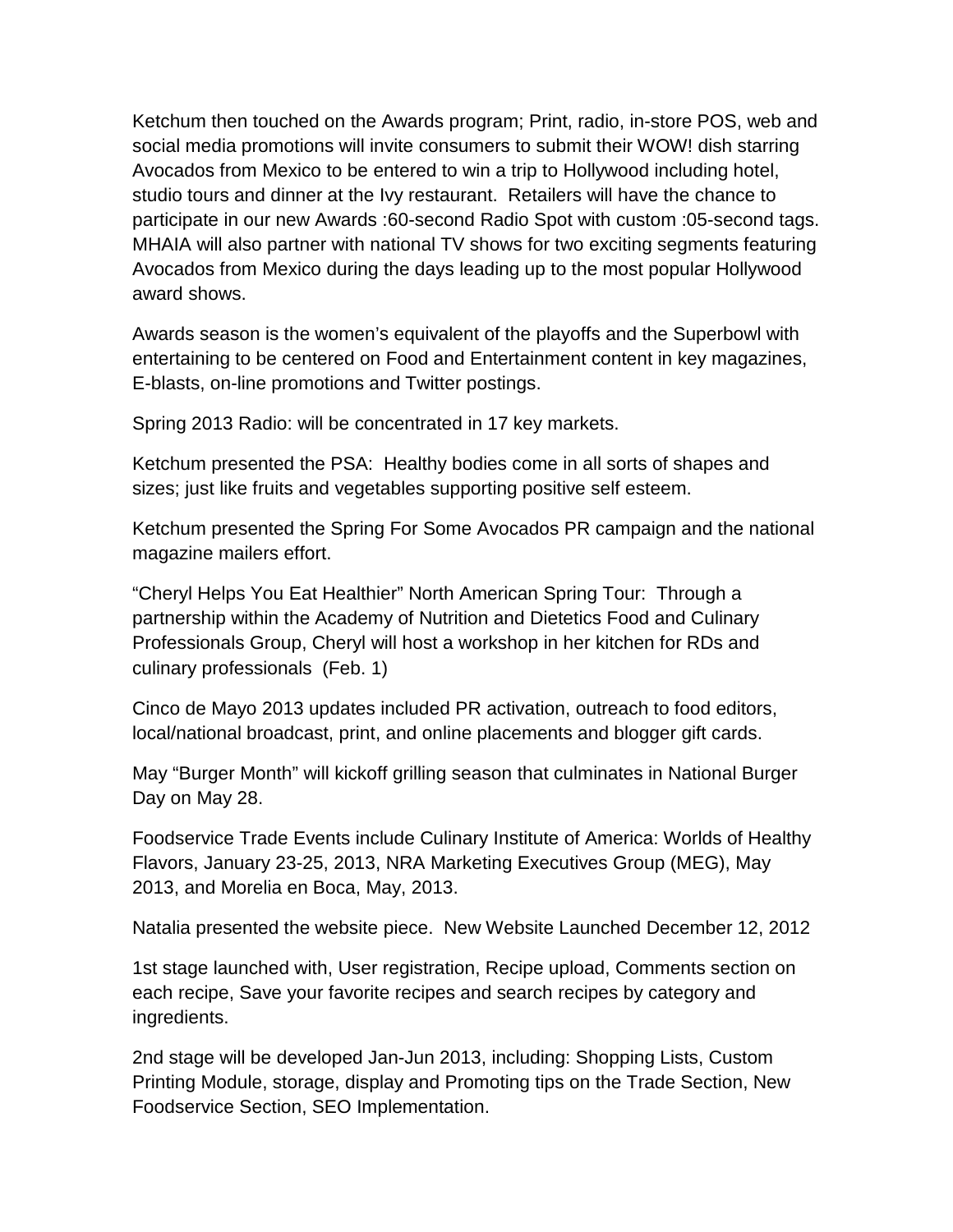Tanya then covered the retail piece. She reviewed the activities for the past 3 months which included:

- Nine activations completed from December to end of January in retailers such as Wakerfern, Wal-Mart, and Giant Foods
- 2,650 demo days
- 4,000 Super Bowl Shippers allocated
- Approx. 3,000 Thanksgiving POS and 3,000 Holiday POS allocated

She explained that our "go to market" strategy is to tap into partner's DSD system and leverage to place shippers and ensure in-store execution is carried out.

MHAIA is also executing an in-store radio program where two :15 spots run every hour in 2,151 stores in NY, Chicago, Milwaukee, Louisville, Grand Rapids, Cincinnati, St. Louis, Pittsburg, Memphis, Baltimore, Atlanta, Buffalo, Columbus, Dallas, and Houston. In four flights, Flight 1 - December 8-22, Flight 2 - January 19-February 2, Flight 3 - February 16-March 2, Flight 4 - March 16-March 30

For the first quarter the programs were, national Pizza Program with Mama Mary's

Costco Demos:

- Timing: January-February-March
- In-Store Demos
	- 900 Total Demos
		- 300 Stores, Once a month for 3 months

HEB Combo Locos in partnership with Bolthouse Baby Carrots:

• Timing: February 2013

Kroger Mid-Atlantic Demos in partnership with Litehouse Foods:

Wal-Mart programs with Rot\*El:

Super Bowl Demos

• Dates: Jan. 17, 18, 19, 20

March Madness Demos

• March 2013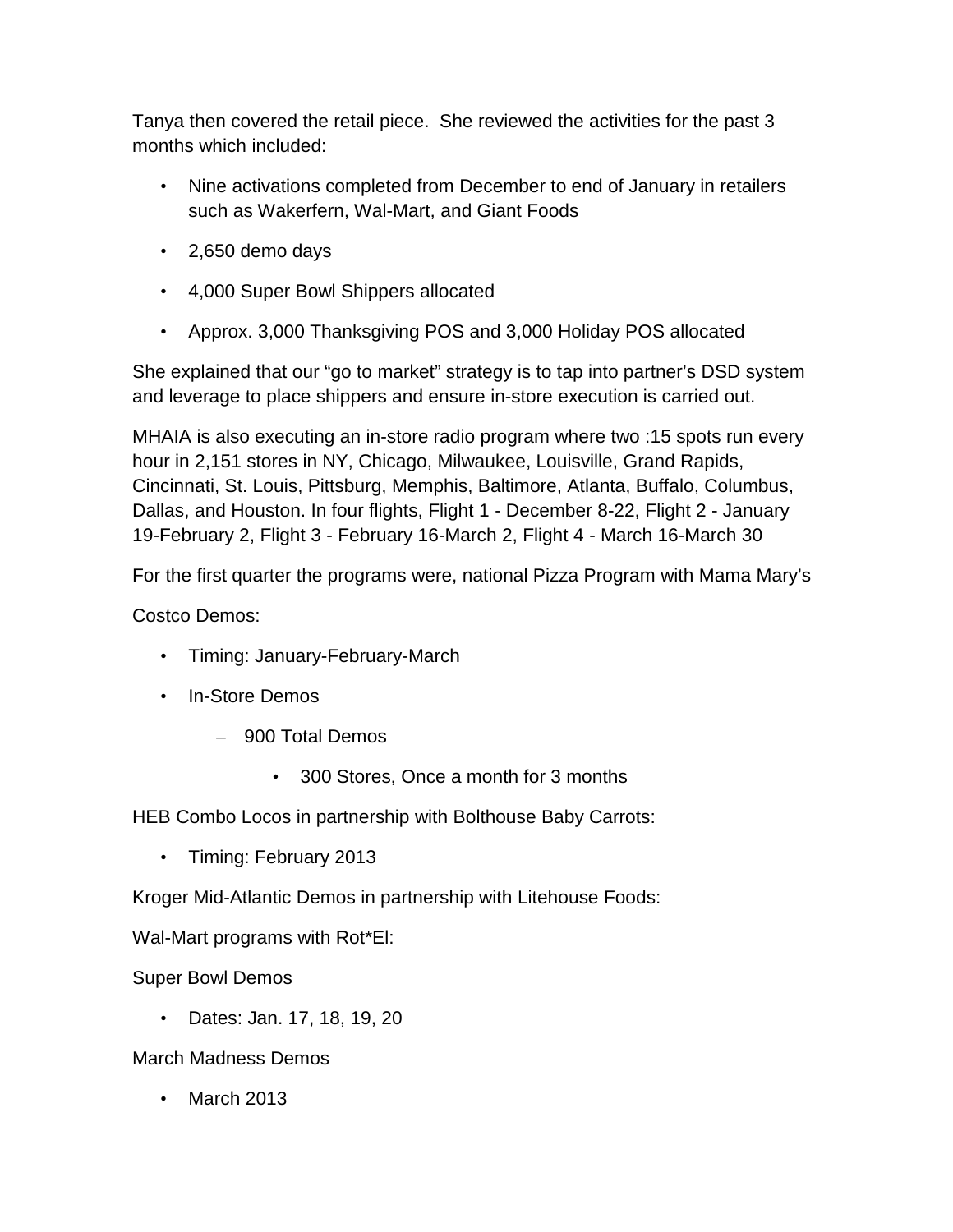Spring Program with Butterball:

Timing: 2<sup>nd</sup> Quarter

Spring Salad Program with Butterball and Pepperidge Farms

Timing: April-May 2013

Target Retailers:

- **Kroger**
- Wal-Mart
- Target
- Meijer
- Publix
- Ahold

Cinco De Mayo – Let's Get This Party Started…..

Potential partners: Dos XX, Bud Light Lime, Ocean Spray and Cholula Hot Sauce

Meeting Schedule:

We will have the crop report by the February  $8<sup>th</sup>$  so we should schedule a conference call to discuss the added \$2MM marketing spend on February 12th at 9:00 AM PST.

We will also need to plan a strategy meeting in March or April depending upon the timing of the CEO selection.

The following meeting will be on May 14<sup>th</sup> in conjunction with the United Fresh meeting in San Diego.

The Annual Meeting will be in September at the Culinary Institute of America date TBD depending upon space at the CIA. However, it looks likely that the meeting dates will be September 9 and 10, 2013.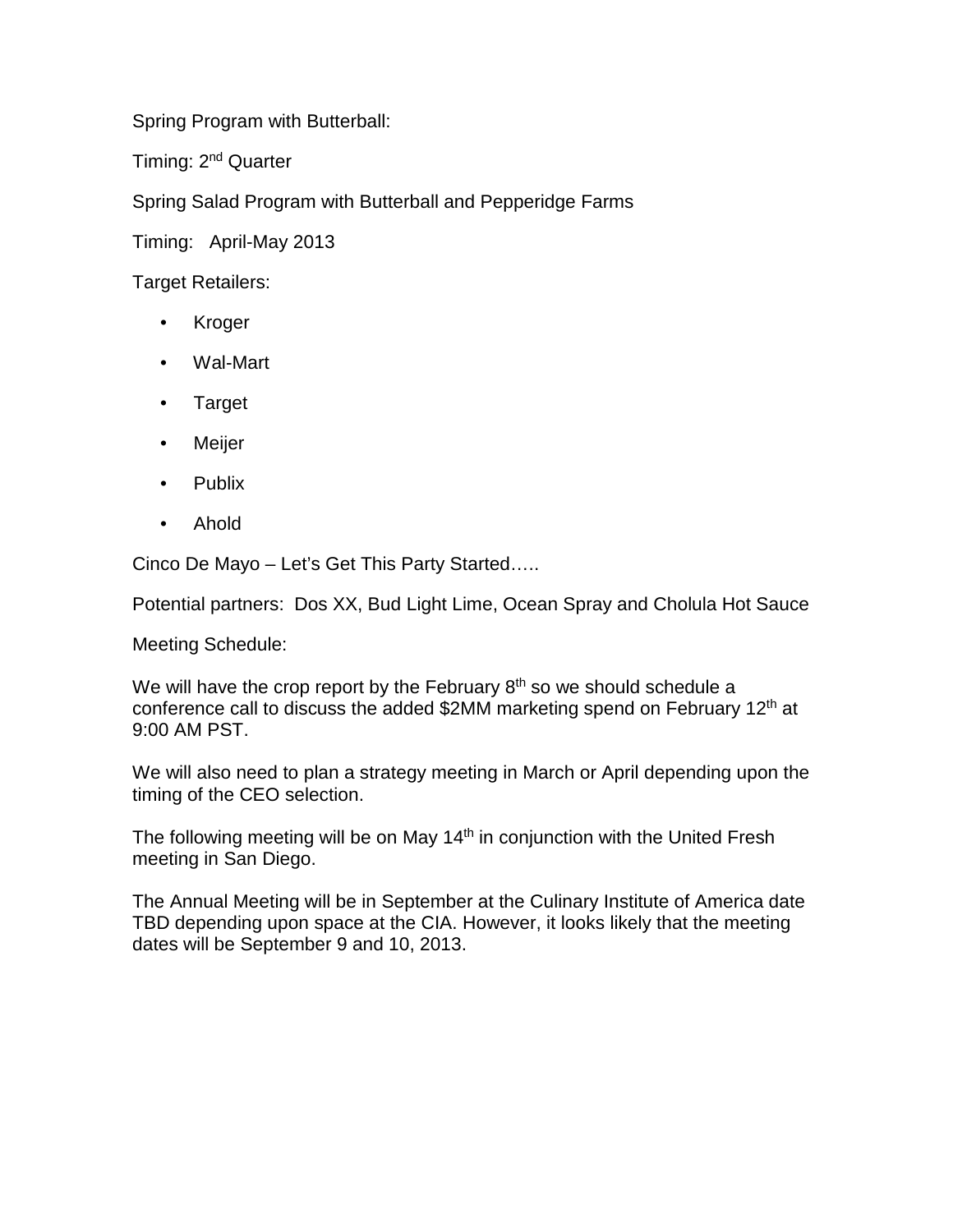#### **Adjournment**

There being no other business, Mike motioned to adjourn the meeting at 3:00 PM and the motion was seconded by Antonio. There was no objection.

Respectfully Submitted,

\_\_\_\_\_\_\_\_\_\_\_\_\_\_\_\_\_\_\_\_\_\_\_\_

\_\_\_\_\_\_\_\_\_\_\_\_\_\_\_\_\_\_\_\_\_\_\_\_\_\_

Ron Campbell, MHAIA Executive Director

I certify that the above is a true and accurate statement of the January 22nd, 2013 MHAIA Board of Directors Meeting.

Alfredo Rodriguez, MHAIA Board Secretary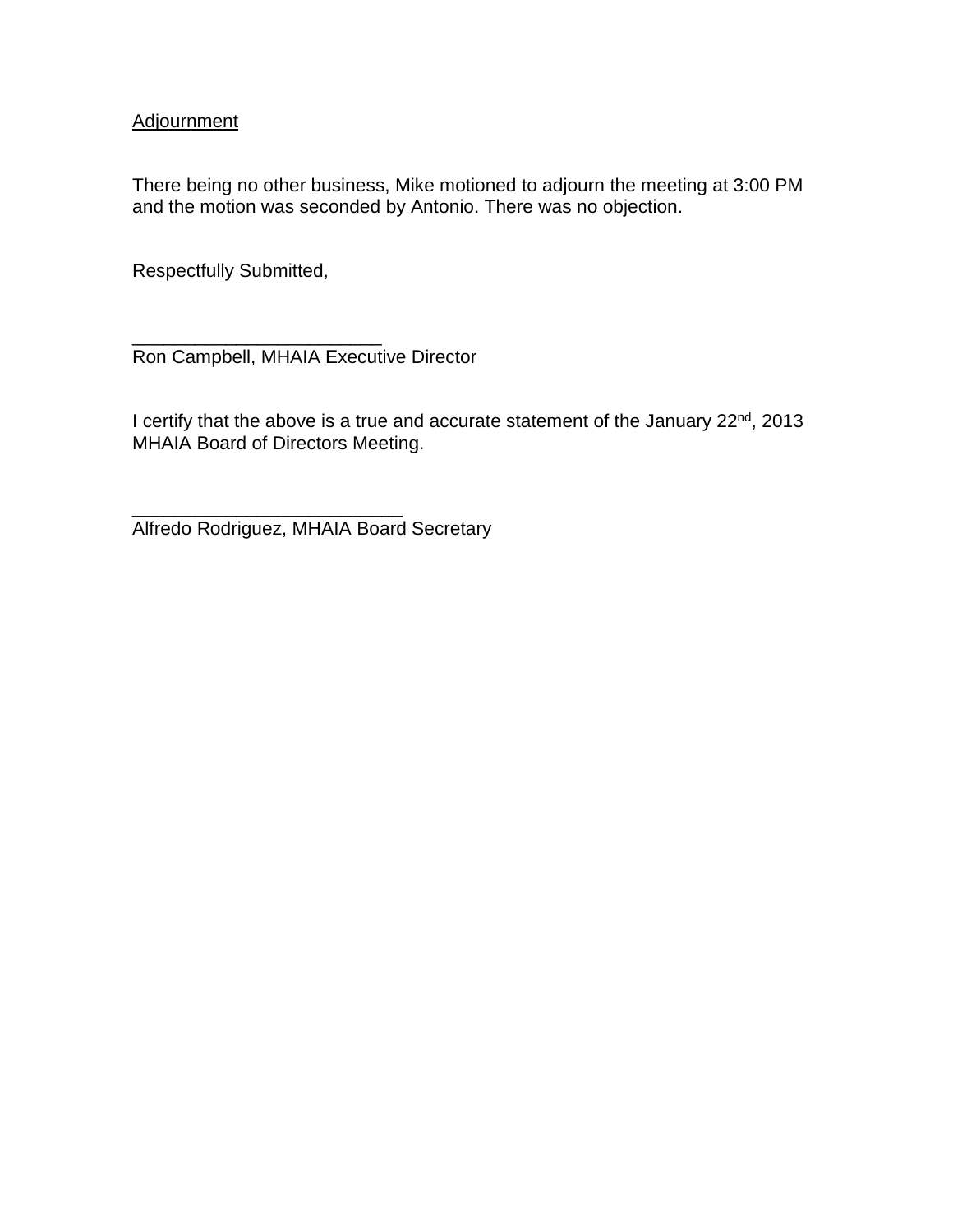#### **Mexican Hass Avocado Importers Association Board Meeting Minutes (Addendum 1) February 15, 2013**

#### **Place**

Conference Call

**Time:** 12:00 PM – 1:00 PM EST

#### **Board of Directors:**

#### **DIRECTORS**

| Adrian Iturbide Mejia - Producer, Mich., Mexico                 | (p)            | Chairman                  |
|-----------------------------------------------------------------|----------------|---------------------------|
| Giovanni Cavaletto-Index Fresh, Bloomington, CA                 | (p)            | Vice-Chairman             |
| Alfredo Rodriguez Flores - Empacadora Agroexport, Tancitaro (a) |                | Secretary                 |
| Ed Figueroa- LGS Speciality Sales, Bronx, NY                    | (p)            | Treasurer                 |
| Francisco Falconi Pardo - Producer, Mich., Mexico               | (a)            |                           |
| Antonio Villaseñor Zurita- Vifrut, Uruapan, Mexico              | (p)            |                           |
| Mike Browne – Calavo Growers Inc., Santa Paula, CA              | (p)            |                           |
| Gahl Crane – Green Earth Produce, Verona CA                     | (a)            | (Alt for Jimmy Lotufo)    |
| <b>ALTERNATE DIRECTORS</b>                                      |                |                           |
| Martin Mendoza Torrez – Producer, Mich. Mexico                  | (p)            | (alt. Adrian Iturbide)    |
| Doug Meyer - West Pack Avocado, Temecula, CA                    | (a)            | (alt. Giovanni Cavaletto) |
| - Del Monte Groupo Comercial, Uruapan<br>Sergio Paz             | (a)            | (alt. Alfredo Rodriguez)  |
| Javier Medina - Mevi Avocados, Pharr TX                         | (p)            | (alt. Ed Figueroa)        |
| Carlos Genel - Producer Mich., Mexico                           | (a)            | (alt. Francisco Falconi)  |
| Ricardo Vega - Fiticola Velo, Uruapan, Mexico                   | (a)            | (alt. Antonio Villasenor) |
| Phil Henry - Henry Avocado, Escondido, CA                       | (p)            | (alt. Mike Browne)        |
| Gahl Crane - Green Earth Produce, Verona CA                     | <del>(a)</del> | (alt. Jimmy Lotufo)       |
|                                                                 |                |                           |
|                                                                 |                |                           |

| AMS:                 | <b>Officially Present:</b>     |               |
|----------------------|--------------------------------|---------------|
| Veronica Douglas     | Ron Campbell<br>Dolora Sillman | Jackie Bohmer |
| <b>Members:</b>      |                                |               |
| <b>Gary Caloroso</b> |                                |               |

A conference call was held to hear the Marketing committee recommendations regarding the board decision to spend an additional \$2MM on retail promotions.

Adrian took the roll call, formed a quorum and waived approval of the minutes from January 22<sup>nd</sup>. He introduced Mike and Jackie who then presented the proposal (available upon request).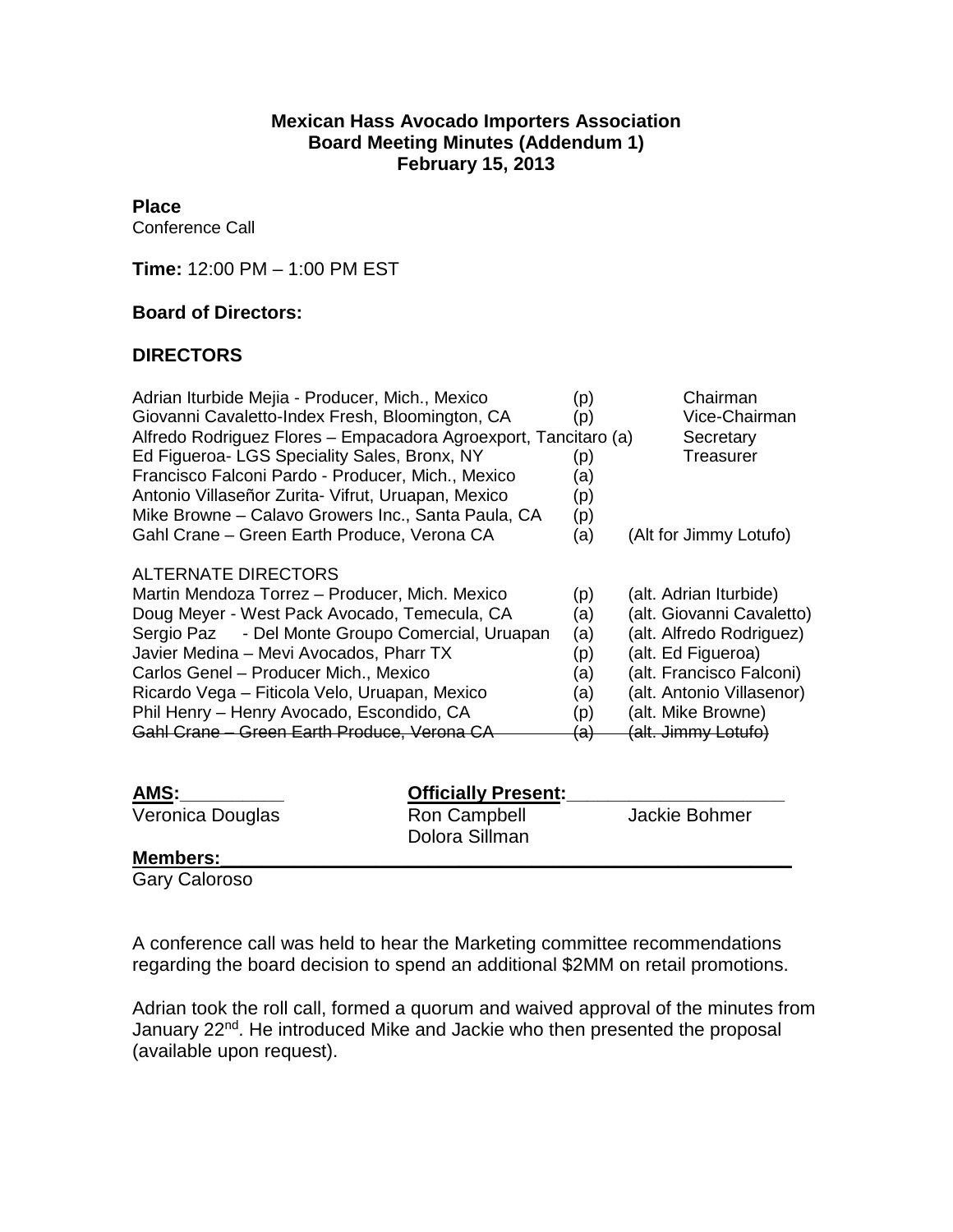The incremental spend is:

Seasonal Promotions - \$200K Foodservice - \$300K Retail Programs / Sales Tools - \$1,450,000 Website - \$50K

Mike motioned to accept the committee's proposal and the motion was seconded by Giovanni. There was no objection.

New business:

Ed mentioned that he received preliminary results from Creative Management Solutions; the HR consultant hired to help develop employee evaluation criteria. Ron will work towards completion and pass the final product around to the board for final approval.

Mike mentioned that there seems to be a discrepancy in volume numbers between HAB and APEAM and requested that Dolora work with Robert Rumph to audit the figures. Dolora will report back.

Ron reported that CEO search for AFM is winding down and interviews for the finalists will be conducted on February 18. Upon completion, Ron will schedule a board conference call to conduct an electronic vote to approve hiring the new CEO of AFM.

There being no additional new business Mike motioned to adjourn and the motion was seconded by Ed. There was no objection.

Respectfully Submitted,

\_\_\_\_\_\_\_\_\_\_\_\_\_\_\_\_\_\_\_\_\_\_\_\_ Ron Campbell, MHAIA Executive Director

I certify that the above is a true and accurate statement of the February 15th, 2013 MHAIA Board of Directors Meeting.

\_\_\_\_\_\_\_\_\_\_\_\_\_\_\_\_\_\_\_\_\_\_\_\_\_\_ Alfredo Rodriguez, MHAIA Board Secretary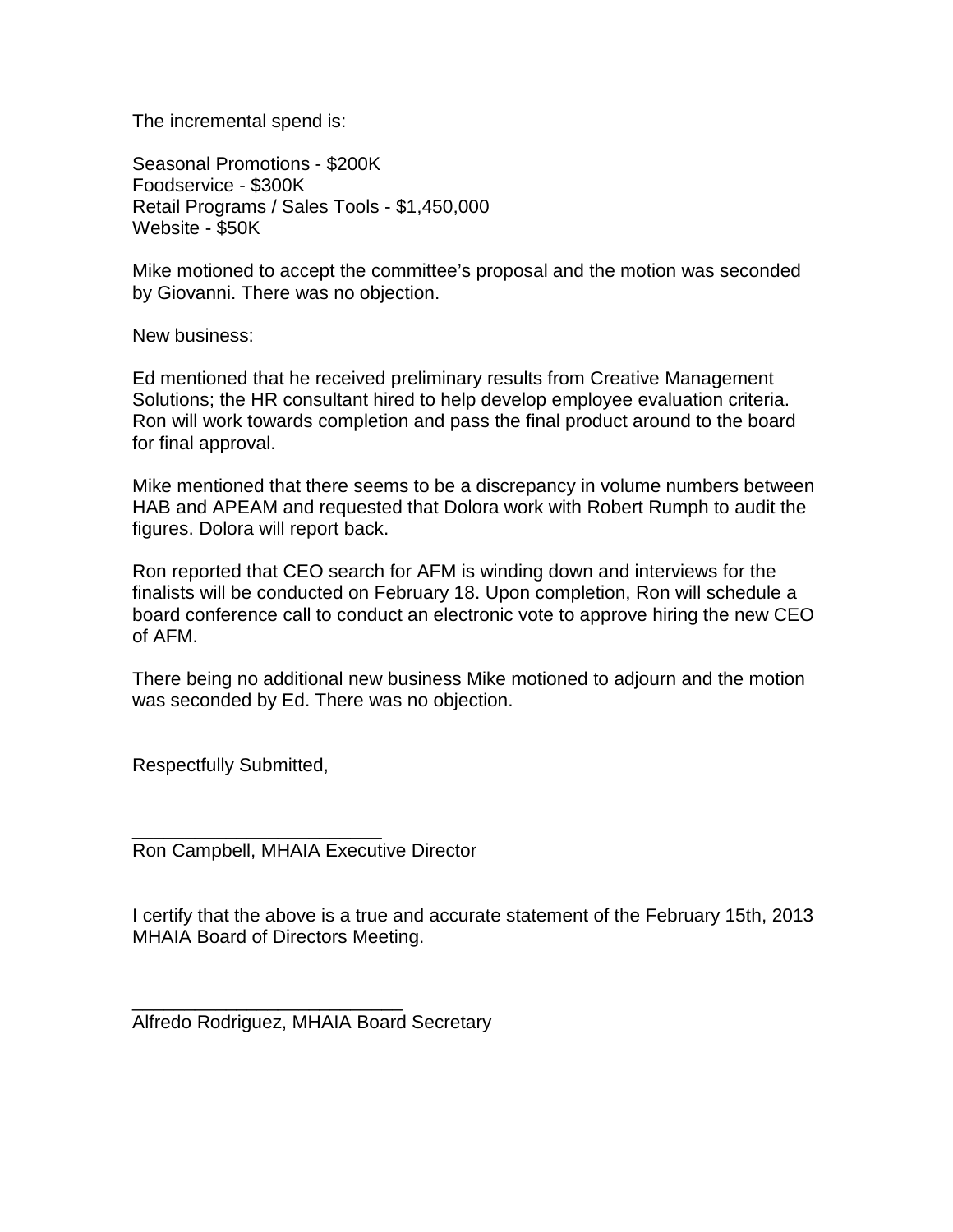#### **Mexican Hass Avocado Importers Association Board Meeting Minutes (Addendum 2) February 26, 2013**

# **Place**

Conference Call

**Time:** 12:30 PM – 1:30 PM EST

## **Board of Directors:**

## **DIRECTORS**

| Adrian Iturbide Mejia - Producer, Mich., Mexico                 | (p)            | Chairman                   |
|-----------------------------------------------------------------|----------------|----------------------------|
| Giovanni Cavaletto-Index Fresh, Bloomington, CA                 | (p)            | Vice-Chairman              |
| Alfredo Rodriguez Flores - Empacadora Agroexport, Tancitaro (a) |                | Secretary                  |
| Ed Figueroa- LGS Speciality Sales, Bronx, NY                    | (p)            | Treasurer                  |
| Francisco Falconi Pardo - Producer, Mich., Mexico               | (a)            |                            |
| Antonio Villaseñor Zurita- Vifrut, Uruapan, Mexico              | (p)            |                            |
| Mike Browne – Calavo Growers Inc., Santa Paula, CA              | (p)            |                            |
| Gahl Crane - Green Earth Produce, Verona CA                     | (a)            | (Alt for Jimmy Lotufo)     |
| <b>ALTERNATE DIRECTORS</b>                                      |                |                            |
| Martin Mendoza Torrez - Producer, Mich. Mexico                  | (p)            | (alt. Adrian Iturbide)     |
| Doug Meyer - West Pack Avocado, Temecula, CA                    | (a)            | (alt. Giovanni Cavaletto)  |
| Sergio Paz - Del Monte Groupo Comercial, Uruapan                | (a)            | (alt. Alfredo Rodriguez)   |
| Javier Medina - Mevi Avocados, Pharr TX                         | (p)            | (alt. Ed Figueroa)         |
| Carlos Genel - Producer Mich., Mexico                           | (a)            | (alt. Francisco Falconi)   |
| Ricardo Vega - Fiticola Velo, Uruapan, Mexico                   | (a)            | (alt. Antonio Villasenor)  |
| Phil Henry - Henry Avocado, Escondido, CA                       | (p)            | (alt. Mike Browne)         |
| Gahl Crane - Green Earth Produce, Verona CA                     | <del>(a)</del> | <u>(alt. Jimm∨ Lotufo)</u> |

| AMS:             | <b>Officially Present:</b>     |                             |
|------------------|--------------------------------|-----------------------------|
| Veronica Douglas | Ron Campbell<br>Dolora Sillman | Jackie Bohmer<br>Jerry Butt |

On February 26, a closed session of the MHAIA board of Directors and APEAM leadership was held to discuss the final results of the CEO search for the AFM subsidiary. Following the closed session an executive committee recommendation was developed and the full board was convened.

Adrian took the roll Call, developed a quorum and delayed approval of the January 22<sup>nd</sup> and February 26 minutes. He then introduced Jerry Butt from MIXTEC.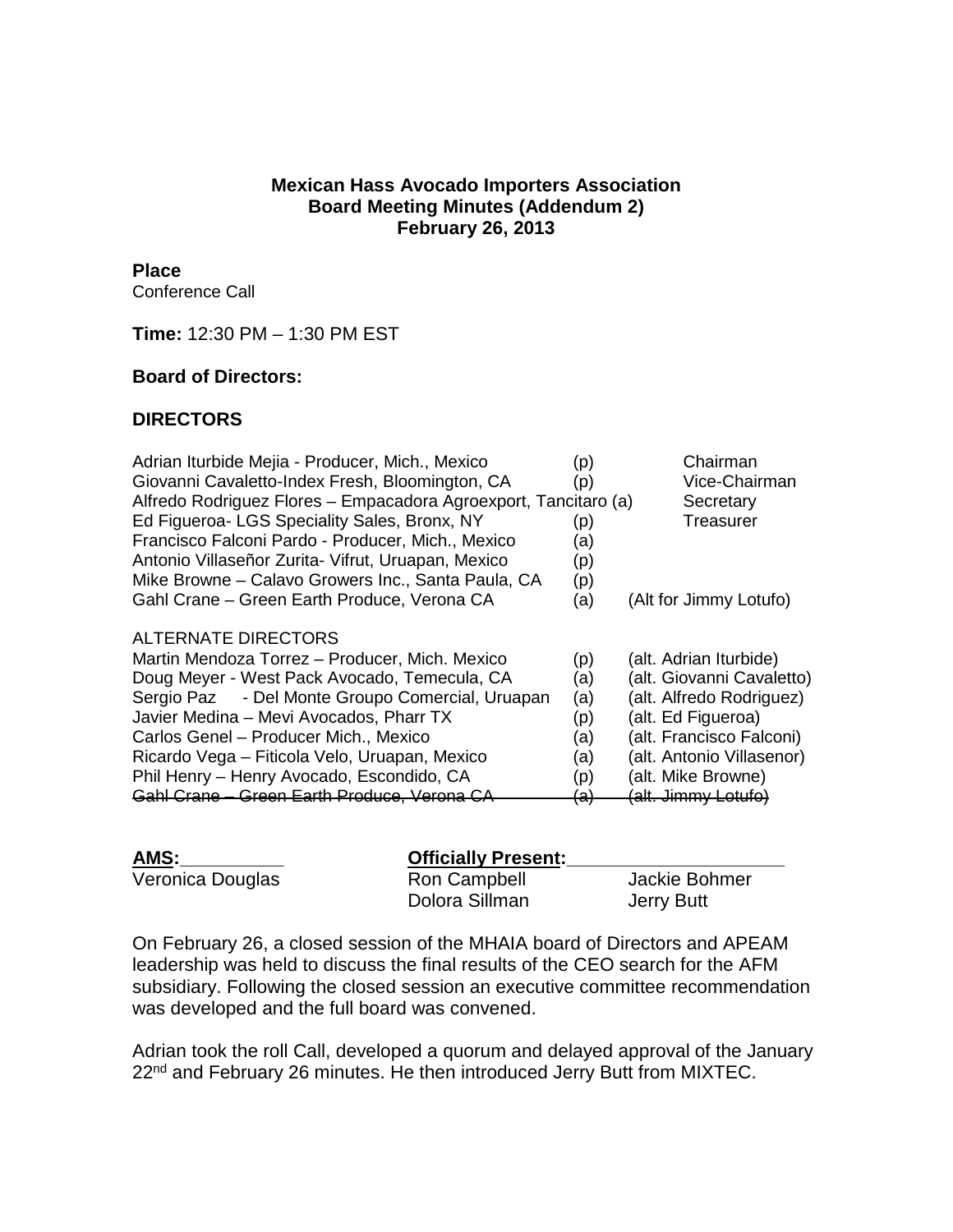The four finalists represented a senior level trade association executive, a senior VP from a produce company, a senior level marketing executive from a food company and an executive from the consumer product goods industry. Jerry explained the positive and negative attributes of all of the individuals and stated that the group keyed in on Tim O'Connor from the United States Potato Board because of his knowledge, expertise and success in the produce industry as well as his start-up capabilities and business acumen. Tim rose to the top.

The full offer for the position of Chief Executive officer will include salary and an incentive package as follows:

| <b>Position Title:</b>          | <b>Chief Executive Officer</b>                                                                                                                                                                                                                                                                                                      |
|---------------------------------|-------------------------------------------------------------------------------------------------------------------------------------------------------------------------------------------------------------------------------------------------------------------------------------------------------------------------------------|
| Reports to:                     | Joint Executive Committee, AFM, Inc.                                                                                                                                                                                                                                                                                                |
| Location:                       | Denver, Colorado                                                                                                                                                                                                                                                                                                                    |
| <b>Annual Bonus Plan:</b>       | Based on mutually-agreed upon performance<br>objectives. Bonus objectives will attempt to be<br>specific, measurable, attainable, relevant and time-<br>framed. Minimum benchmarks must be met to<br>attain bonus. Plan Year 1 Deliverables TBD. Bonus<br>payouts to be distributed quarterly.                                      |
| <b>Retirement Savings Plan:</b> | AFM will contribute 8% of base salary to a<br>retirement plan TBD.                                                                                                                                                                                                                                                                  |
| <b>Health Benefits:</b>         | AFM will provide health benefits, which includes<br>medical, dental and vision insurance, at no cost to<br>each regular full-time employee. Dependent<br>coverage provided with Mr. O'Connor paying a<br>portion (20%) of this coverage. Mr. O'Connor will<br>be reimbursed Cobra expense for medical until<br>plan is established. |
| Life Insurance/Disability:      | Life Insurance (1.5X total compensation) and long-<br>term disability insurance will be provided. Plans<br>TBD.                                                                                                                                                                                                                     |
| Paid Time Off:                  | Three weeks / year. Holiday schedule and Personal<br>Days TBD.                                                                                                                                                                                                                                                                      |
| Starting Date / Timing:         | April 1, 2013                                                                                                                                                                                                                                                                                                                       |
|                                 |                                                                                                                                                                                                                                                                                                                                     |

After much discussion Mike Browne motioned to hire Tim O'Connor and the motion was seconded by Ed Figueroa. The vote was unanimous.